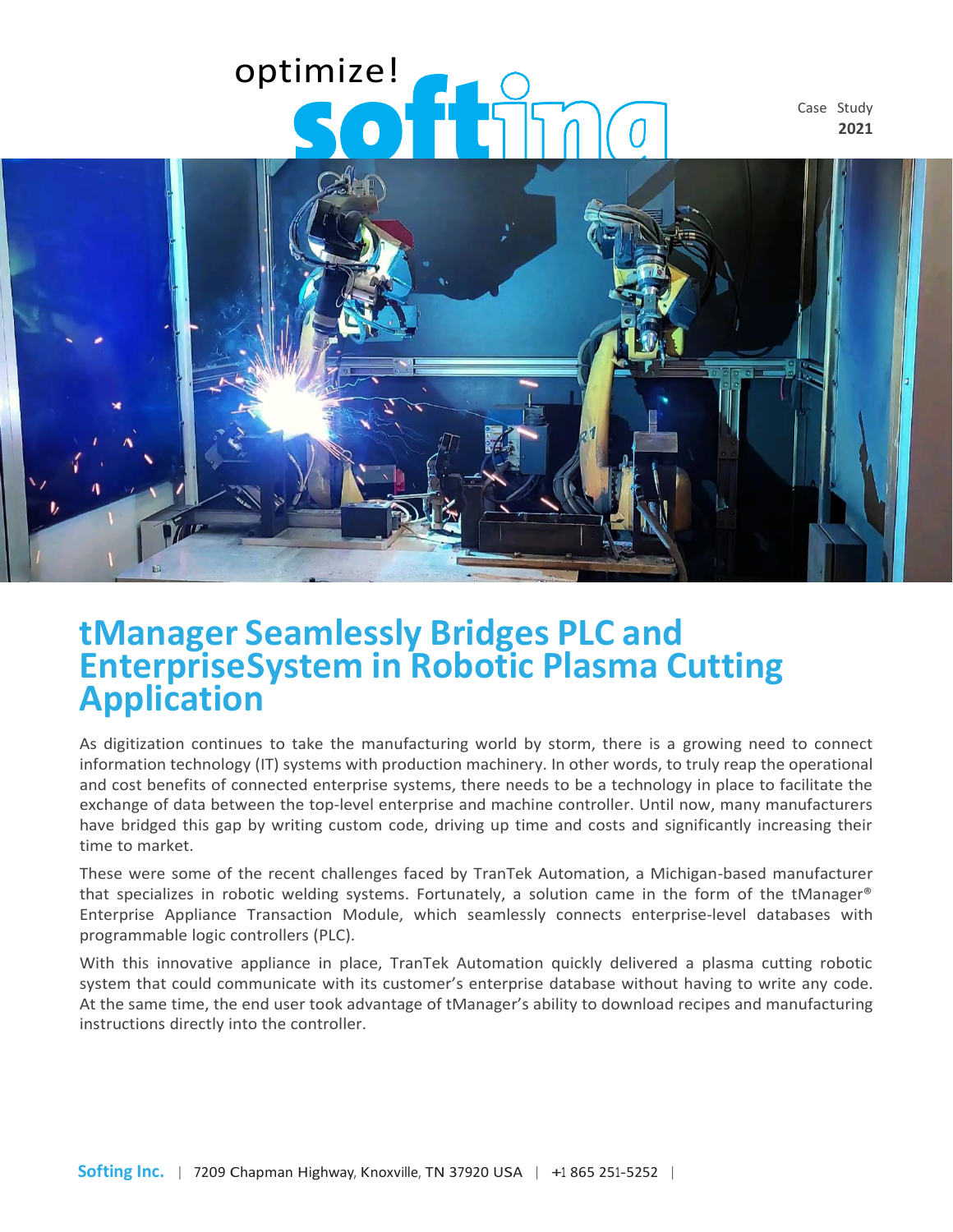



*tManager enables bidirectional data exchange between enterprise systems and PLCs.*

#### **Structural Steel Cutting Robots NeedHigh-Level Instructions**

Since 1986, TranTek Automation has designed and built automated welding, material handling, inspection and assembly solutions, including preconfigured robotic welding cells, as well as robot transfer units (RTU), tip dressers for resistance welding, conveyors and retractable locating pins. In one recent application, the company was tasked with designing a system consisting of six plasma cutting robots. These robots would work synchronously and apply plasma torches to large, madeto-order steel structural parts using various recipes, which defined the machine settings to process the steel.

One issue that arose during the machine-building process was connecting the customer's higher-level IT system to the machine controller. "All the production data for the steel parts was located in a large database within our customer's central server," explains Jeff Ebert, Senior Controls Engineer, TranTek Automation. "Creating an upward-level connection between the PLC and server was creating a lot of challenges for us. We were spending weeks just writing the code so the system could access and download the recipe files to the PLC."

### **tManager Seamlessly Bridges the Gap**

A solution came in the form of tManager from Softing, a leading provider of products for industrial automation and IT networks. tManager enables bidirectional data exchange between enterprise systems and PLCs — in this case, ControlLogix® and CompactLogix™ control platforms from Rockwell Automation.

"tManager is an easy-to-use, finished application that enabled us to design a system that could seamlessly bring in the production data for thousands of steel parts — everything from how the steel has to be cut, to where holes should be located along the axis," Ebert says. After tManager downloads the manufacturing recipes from the database to the PLC, the plasma cutting robots can automatically adjust variables like amperage and gas flow.

Integrating tManager into this robotics application has brought several benefits to the end user once the system was delivered and installed at the customer site. Not only does the system download daily recipes from the database to the ControlLogix platform, it also uploads production metrics from the ControlLogix platform back to the database, thereby informing the enterprise system whenever production runs are completed.



*tManager downloads recipes and manufacturing instructions directly into the controller.*

"Thanks to this bidirectional data exchange capability, our customer can now confirm and update shipping orders directly within the ERP system, enabling them to fulfill their orders for steel parts faster and speeding their time to market," Ebert says.

Another benefit of tManager was its ease of setup, which enabled TranTek Automation to minimize engineering and installation time during the machine-building process. When the device is first inserted into the ControlLogix rack, the module automatically enumerates PLC and database tags and structures — no software coding or scripting required.

"I spent only a few hours setting up tManager, whereas previously we were spending weeks just writing the custom code" Ebert, who has a degree in computer science, says. "Thanks to tManager, we also avoided the code maintenance headaches associated with custom software."